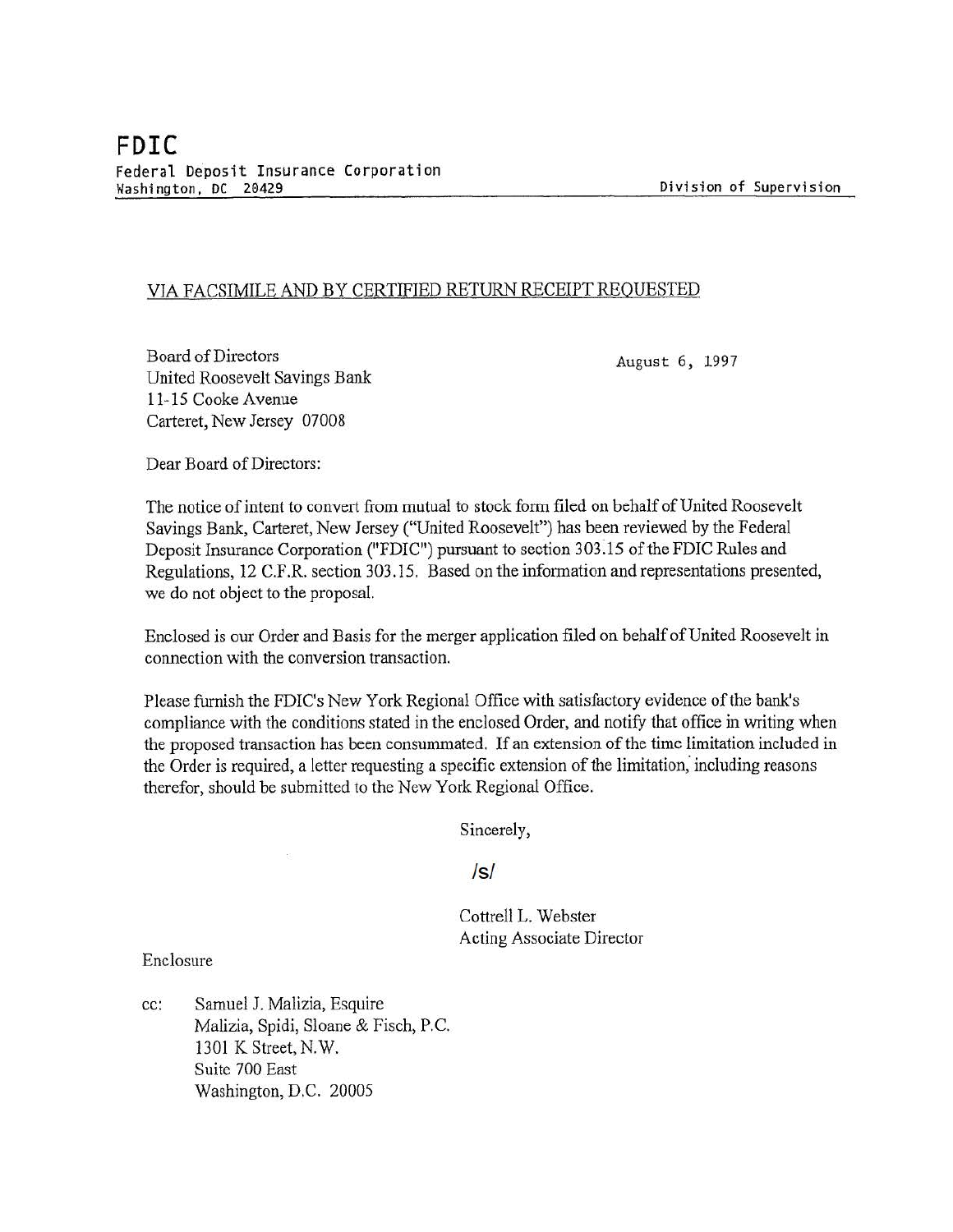## FEDERAL DEPOSIT INSURANCE CORPORATION

United Roosevelt Savings Bank Carteret, Middlesex County, New Jersey

Application for Consent to Merge

## ORDER AND BASIS FOR CORPORATION APPROVAL

Pursuant to Section 18(c) and other provisions of the Federal Deposit Insurance Act ("FDI Act"), an application has been filed on behalf of United Roosevelt Savings Bank, Carteret, New Jersey ("Mutual Institution"), currently a mutually-owned Savings Association Insurance Fund ("SAIF") member, state-chartered institution with total resources of \$91,748,000 and total deposits of\$79,274,000 as of March 31, 1997, for the FDIC's consent to merge with United Roosevelt Interim Savings Bank, Carteret, New Jersey ("Interim Bank"), a proposed new interim state-chartered stock savings bank.

This transaction is the result of the Mutual Institution's Plan of Reorganization which includes the formation by Mutual Institution of a New Jersey-chartered mutual holding company, United Roosevelt MHC, Carteret, New Jersey ("MHC"), which will be capitalized with up to \$500,000. MHC will organize and wholly own a stock holding company, United Roosevelt Bancorp ("Stock Holding Company"), which will also be capitalized with up to \$500,000. MHC will also organize and wholly own Interim Bank. An application for the establishment of MHC and United Roosevelt Bancorp as bank holding companies has been filed with the Federal Reserve Bank of New York. The Mutual Institution will exchange its charter for a New Jersey stock savings bank charter and will become a wholly-owned subsidiary of MHC after a merger with Interim. MHC will then transfer 100% of the stock of the merged bank into the Stock Holding Company, which will in turn be a wholly-owned subsidiary ofMHC incident to the merger with Interim Bank. The resultant bank will operate with the title of United Roosevelt Savings Bank, Carteret, New Jersey. Following consummation of the merger, the resultant bank will operate the same banking business with the same management at the same locations now being served by Mutual Institution. The proposed transaction, per se, will not alter the competitive structure of banking in the market served by Mutual Institution. The resultant bank's principal office will be at 11-15 Cooke Avenue, Carteret, New Jersey. Notice of the proposed transaction, in a form approved by the FDIC, has been published pursuant to the FDI Act.

A review of available information, including the Community Reinvestment Act ("CRA") Statement of Mutual Institution discloses no inconsistencies with the purposes of the CRA. The resultant institution is expected to continue to meet the credit needs of its entire community, consistent with the safe and sound operation of the institution.

In connection with the application, the FDIC bas taken into consideration the financial and managerial resources and future prospects of the proponent banks and the resultant bank, and the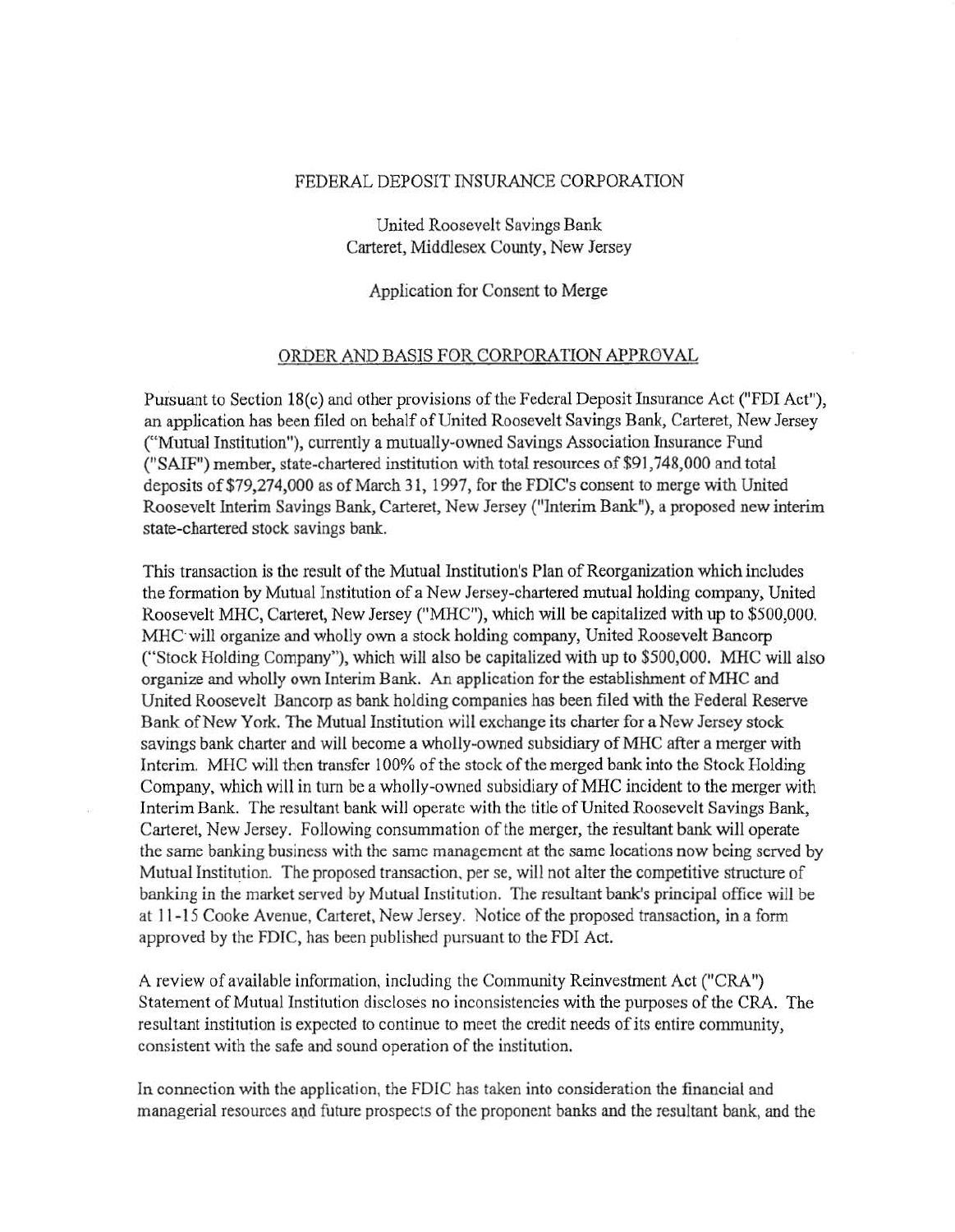convenience and needs of the community to be served. Having found favorably on these statutory factors and having considered other relevant information, including all reports on the comp etitive factors furnished by the Comptroller of the Currency, the Board of Governors of the Federal Reserve System, the Office of Thrift Supervision, or the Attorney General of the United States, it is the FDIC's judgement that the application should be \_and hereby is approved, subject to the following conditions:

1. That the transaction may not be consummated unless the Plan of Reorganization receives prior approval by an affinnative vote of at least a majority of the total votes eligible to be cast by the Mutual Institution's depositors;

2. That, unless prior notice is provided to and non-objection is received from the FDIC, no shares of the stock of United Roosevelt Savings Bank shall be sold, transferred or otherwise disposed of, to any persons (including any Employee Stock Ownership Plan) other than United Roosevelt Bancorp, nor shall United Roosevelt Savings Bank issue any equity securities or any securities that would accord the holder the right to acquire equity securities or that would bestow upon the holder an interest in the retained earnings of the issuer to any persons other than United Roosevelt Bancorp;

3. That, prior to a sale, transfer or other disposition of any shares of United Roosevelt Bancorp by MHC to any person (including any Employee Stock Ownership Plan), or a conversion of the mutual holding company to stock form, United Roosevelt Savings Bank will provide written notification to the FDIC and provide the FDIC with copies of all documents filed with state and federal banking and/or securities regulators in connection with any such sale, transfer, disposition or conversion;

4. That, should any shares of the stock of United Roosevelt Savings Bank or United Roosevelt Bancorp be issued to persons other than the MHC, any dividends waived by MHC must be retained by the Stock Holding Company or the savings bank and segregated, earmarked, or otherwise identified on the books and records of the Stock Holding Company or the savings bank; such amounts must be taken into account in any valuation of the institution and factored into the calculation used in establishing a fair and reasonable basis for exchanging shares in any subsequent conversion of MHC to stock form; such amounts shall not be available for payment to or the value thereof transferred to minority shareholders, by any means including through dividend payments or at liquidation;

5. That any changes in proposed management, including the board of directors or proposed ownership (ten per cent or more of the stock and new acquisitions of or subscriptions to ten per cent or more of the stock), will render this approval null and void unless such proposal is approved by the Regional Director (Supervision) of the FDIC's New York Regional Office prior to the consummation of the proposed transaction;